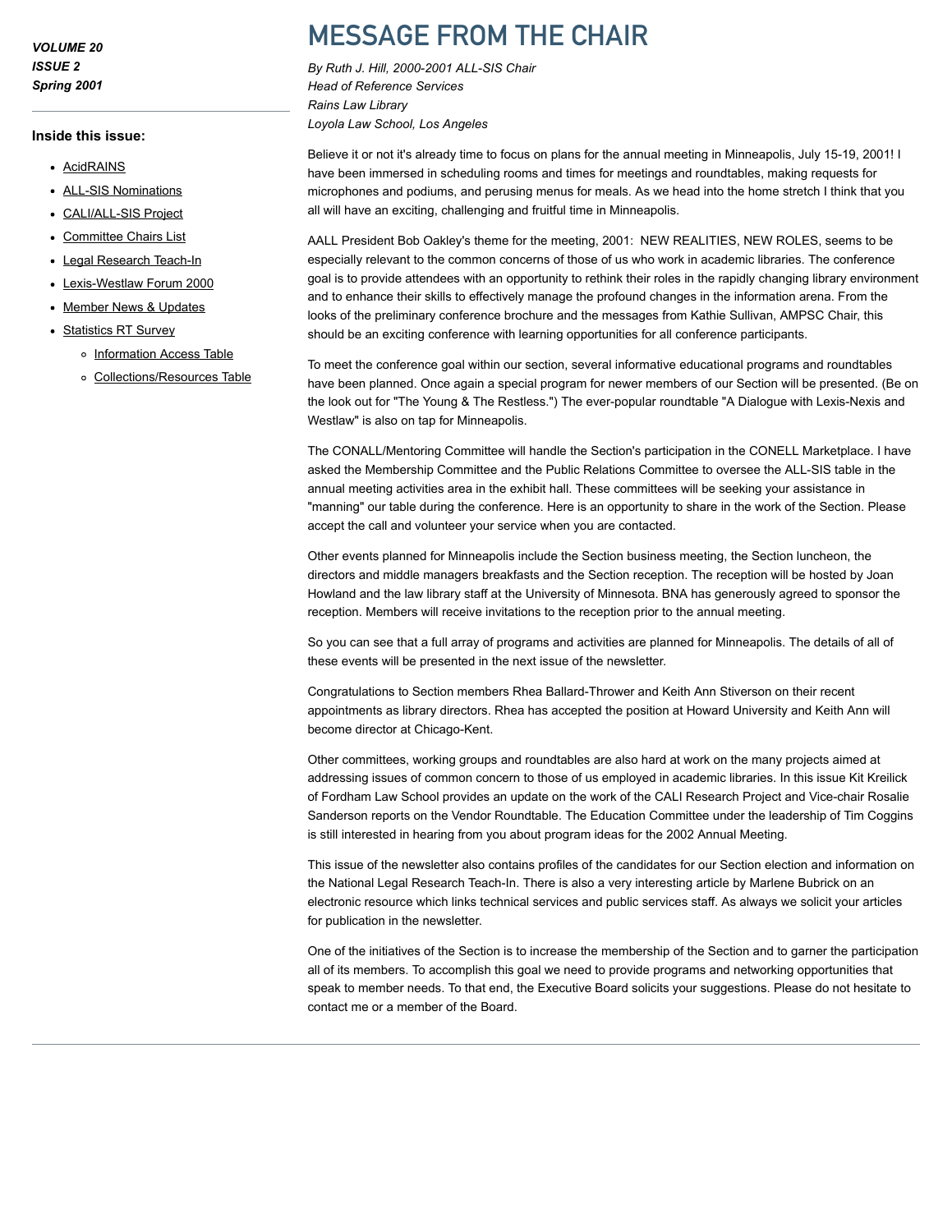## SUBMITTED BY MARLENE BUBRICK, ACQUISITIONS/ELECTRONIC INFORMATION **LIBRARIAN**

## LOYOLA LAW SCHOOL, WILLIAM M. RAINS LIBRARY

When my title was changed from Acquisitions/Serials Librarian to Acquisitions/Electronic Information Librarian, I was asked to keep the law school faculty and the public services library staff aware of the various electronic resources and web sites that I was adding to our online catalog. An electronically distributed newsletter was preferred, so that links could be provided directly to the sources being described. A title was chosen and an introduction written by the Library Director. In Fall of 1998, the inaugural issue of AcidRAINS (Named by the Director after the William M. Rains Library) was on its way.

We are now in volume three, and I enjoy putting this newsletter together more and more with each issue. I am becoming quite adept at converting the overwhelming amount of information I receive about electronic subscriptions, new web sites and online documents into a coherent, informative newsletter. I have established a procedure for creating order from chaos.

- I first weed through the many current awareness services I subscribe to, looking for sources that pertain to law or other known faculty interests. I am also made aware of sources through my colleagues, who ask for certain reports or web sites to be made available through LUCY, the William M. Rains Library online catalog.
- Then I visit each site, or view each document, or read the table of contents of each report, to determine the value of the information to our collection.
- After choosing the sources to be included in the current issue, I organize the material into an attractive and meaningful presentation.
- I first create the masthead with its now recognizable (at least to those at Loyola Law School) design.
- I then prepare the headings for each group of sources, each introduced with a cartoon or icon.
- I begin with web-based resources that are available only to Loyola users, i.e. those on subscription such as Wilson's Index to Legal Periodicals and Business Periodicals Index or Hein Online.
- The other resources are divided into categories, such as California-related materials or legal search engines or simply "A Mixed Bag of Web Sites". Each includes a direct link and a short description.
- I make sure the reference desk staff has a current list of user names and passwords for those sources that require them.
- URL verification, or checking the currency of links, is a regular part of my duties.

The last step in this process, after proofreading and link checking, is ensuring that each catalog entry is complete (but that's another article). More and more of our reference tools are now electronically available, and the public services staff needs to know about them. AcidRAINS is one way of sharing this information. Archival issues are currently available to the library staff, and future projects include making them available to the public on our library's web site and providing an index to resources covered.

Below is an illustration of the beginning of my most recent issue.

| AcidRAINSv : file:///C /My DocuidRAINSv_3no_2.htm - Netscape Composer<br>insert Format Tools Communicator Help<br>View / | $ F$ $x$                                                                                                                                                                                                                                          |
|--------------------------------------------------------------------------------------------------------------------------|---------------------------------------------------------------------------------------------------------------------------------------------------------------------------------------------------------------------------------------------------|
| 唼<br>嗾<br>147<br>岡<br>₩<br>A<br>n<br>Publish Preview<br>$T_{12}$<br><b>Conic</b>                                         | 冊<br>M<br>$\mathcal{R}^2$<br>ತಿ<br>m<br>ю<br>Parte Park Find Link Target Image H. Line Table Spelling                                                                                                                                             |
| Vaiable Widh<br>Nomal                                                                                                    | $\cdot$ 12 $\cdot$ A A A $M \n\mathbb{E}$ E $\mathbb{E}$ a E                                                                                                                                                                                      |
|                                                                                                                          |                                                                                                                                                                                                                                                   |
|                                                                                                                          |                                                                                                                                                                                                                                                   |
|                                                                                                                          |                                                                                                                                                                                                                                                   |
|                                                                                                                          | AcidRAINS                                                                                                                                                                                                                                         |
| Volume 3 Number 2                                                                                                        | Winter 2001                                                                                                                                                                                                                                       |
|                                                                                                                          |                                                                                                                                                                                                                                                   |
|                                                                                                                          | <b>OOK WHAT'S NEWS</b>                                                                                                                                                                                                                            |
|                                                                                                                          |                                                                                                                                                                                                                                                   |
|                                                                                                                          |                                                                                                                                                                                                                                                   |
|                                                                                                                          | No. it's not Disney's California Adventure. But the following are new web-based resources now available through LUCY.                                                                                                                             |
| <b>CEB Reporters Online</b>                                                                                              |                                                                                                                                                                                                                                                   |
| http://www.ceb.uccp.edu/csi-bin/reponin.csi                                                                              |                                                                                                                                                                                                                                                   |
|                                                                                                                          | If you need quick access to any of these titles -- California Real Property Reporter, California Business Law Reporter,<br>California Civil Litigation Reporter, Estate Planning and California Probate Reporter--they can be accessed on line in |

If you would like to see a copy of AcidRAINS, please send me an e-mail at [Marlene.Bubrick@lls.edu,](mailto:Marlene.Bubrick@lls.edu) and I will e-mail an issue to you.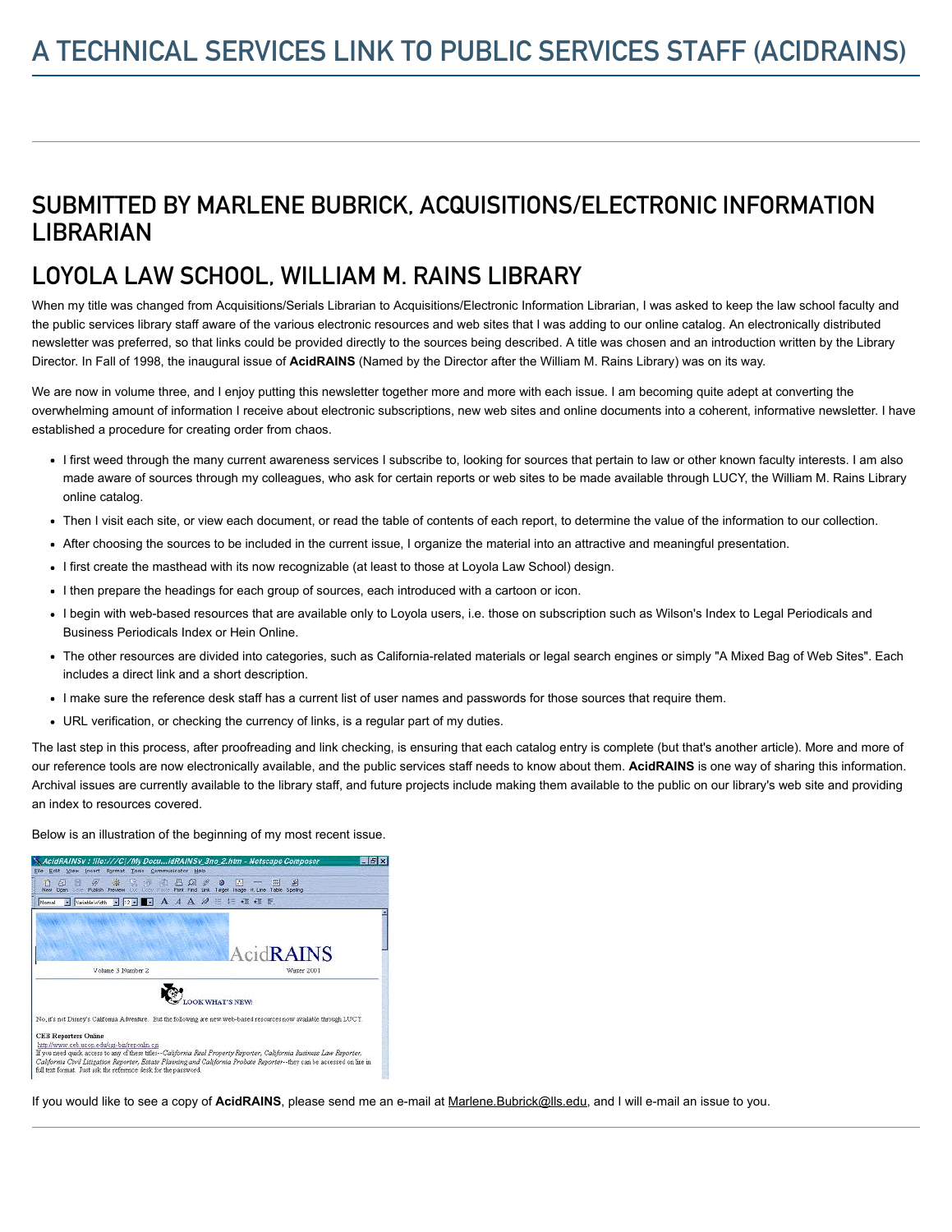The Nominations Committee is fortunate to have lined up an especially well-qualified slate of candidates for this year's election. Ruth Levor and Merle Slyhoff have agreed to run for Vice Chair/Chair-Elect and Eloise Vondruska and Bonnie Koneski-White will stand for the Executive Board.

I would like to thank Ruth Hill and Tory Trotta for their assistance in suggesting qualified candidates and everyone else who sent or called in candidate suggestions. In addition, I would especially like to thank Anna Teller for her work on the Nominations Committee. Finally, thanks to the candidates for agreeing to run this year.

Susan Lewis-Somers Chair, Nominations Committee

## BONNIE KONESKI-WHITE, CANDIDATE FOR EXECUTIVE BOARD

Bonnie Koneski-White is presently the Director of the Law Library at Western New England College in Springfield, Massachusetts. Bonnie began her career at Western New England as a Reference Librarian in 1982 and has held several positions within the library. She is a graduate of King's College, Southern Connecticut State College School of Library Science, and Western New England College School of Law. Bonnie has been an active member of AALL, including service on the Scholarships and the Grants committees and also has co-chaired CONELL. She is presently the chair of the Public Relations Committee of the ALL SIS. Bonnie also actively participates in the Law Librarians of New England and was honored to serve as the president of that chapter.

### STATEMENT:

I welcome the challenge of working with all constituents of ALL to further membership goals. I understand a component of the duties of board member is to act as a liaison between the board and the SIS' committees. This presents an opportunity to assist communication, keep to timetables, and to facilitate making things happen. I believe that my work and volunteer experiences will enable me to fulfill this role. I have benefited from my participation in the SIS and I would like to repay that debt.

## ELOISE M. VONDRUSKA, CANDIDATE FOR EXECUTIVE BOARD

Eloise M. Vondruska is Associate Director for Bibliographic Services at Northwestern University Law School Pritzker Legal Research Center (NULS PLRC). Before accepting this position in 1997, she was the Head of Cataloging at the NULS PLRC from 1989-1997. She worked in the field of marketing research in the private sector before working at Northwestern Law. Previous experience includes employment in several other types of libraries, including Northwestern's University Library. She earned a M.S. from the University of Illinois at Urbana-Champaign and a B.A. in history from Loyola University, Chicago.

Currently, she is a member of AALL Index to Foreign Legal Periodicals Advisory Committee; TS-SIS Administration subcommittee; and TS-SIS Strategic Plan committee. She chairs the TS-SIS Bylaws/Handbook revision committee. She has held a variety of committee and leadership offices in the Illinois Library Association; several committee assignments in the American Library Association, Association for Library Collections and Technical Services; and interned on the American Library Association's Committee on Professional Ethics. She has served as a Technical Services mentor for several years to students in the Graduate School of Library and Information Science program at the University of Illinois at Urbana-Champaign.

### STATEMENT:

Members of professional membership organizations such as AALL and ALL-SIS are facing new challenges and service demands. While academic law librarians have a core, constant mission to serve the research, information, and education needs of law schools, the methods for providing service and the formats of our collections are undergoing rapid and evolving change. Members should look to their professional organizations to provide them with the ongoing education and information not just to respond to change but to shape change in libraries and information services that are of benefit to our academic law library users.

I would welcome the chance to be part of this leadership through service on the ALL-SIS Executive Board.

# MERLE SLYHOFF, CANDIDATE FOR VICE CHAIR/CHAIR-ELECT

Merle Slyhoff started at the Biddle Law Library, University of Pennsylvania, in 1977, as the Acquisitions Librarian. In 1985 she moved to Public Services as the Media Services/Reference Librarian, and in 1990 became the Media and Document Delivery Services Librarian. In 1997, she changed duties and became the Document Delivery and Auxiliary Services Librarian. In addition to overseeing interlibrary loan, faculty and external services document delivery, Merle is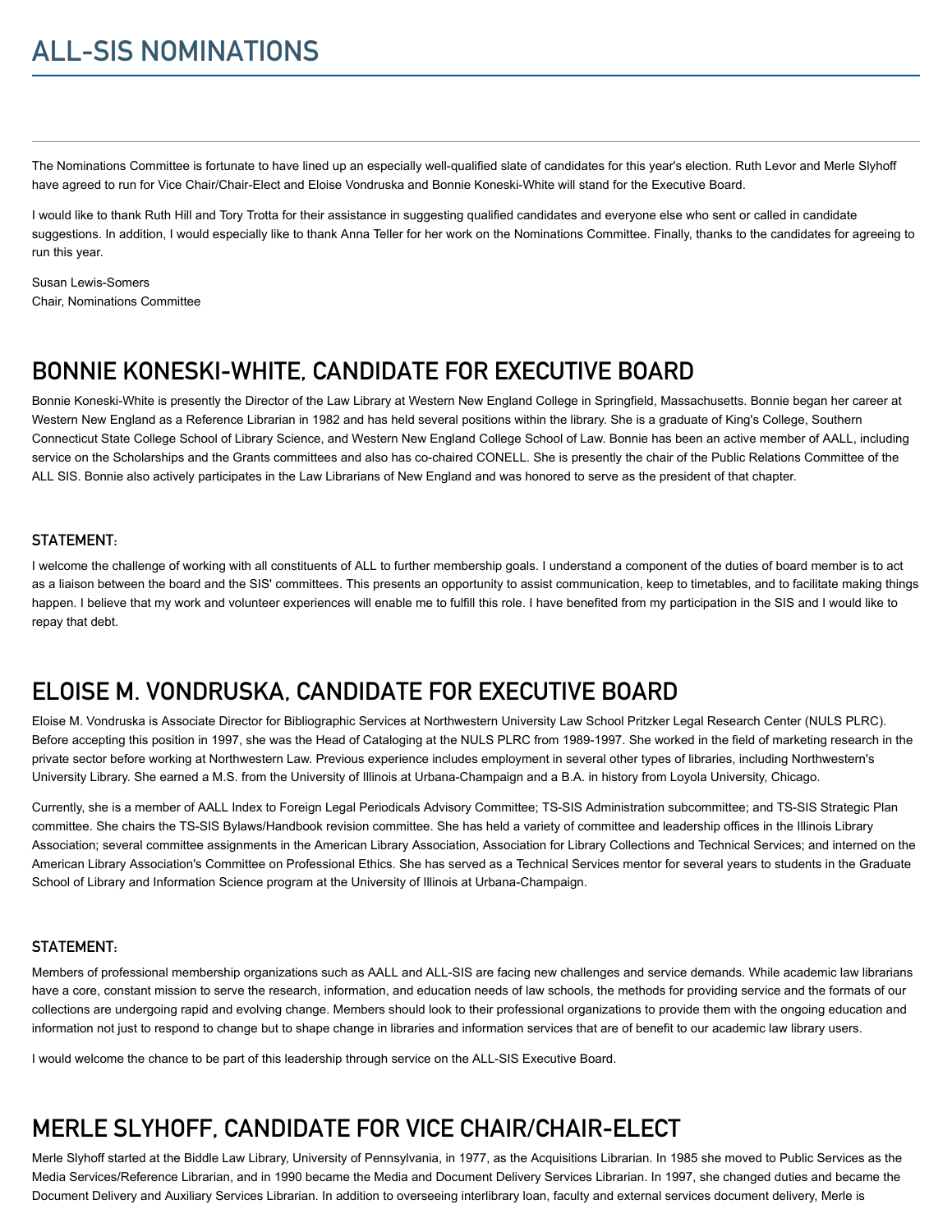responsible for video collection development, public relations and marketing (including library publications), and grants.

Merle has served as the secretary/treasurer for the ALL-SIS, has chaired the Technical Services and Micrographics/Audiovisual SISs, and has been Chair of the SIS Council. She has served on many AALL Committees and has served as Chair of the Education, Annual Meeting Local Advisory, Publications, and Public Relations Advisory Committees. She is also Chair of the ALL-SIS Frederick Charles Hicks Award Committee. Merle is active in ALA and has served as Chair of various committees. She has her BA from Rutgers University and her MSLS from Drexel University School of Library and Information Science

### STATEMENT:

The Academic Law Libraries SIS, is, as its name implies, "home" to all academic law librarians. Whether your title is director, associate director, department head, or librarian, you should be able to turn to the ALL-SIS as a resource, a place to work within AALL, and a networking venue. There is, however, a misconception among many academic librarians that the ALL-SIS is for directors and associate directors. We know that's not true, but we need to reach the nonbelievers. The ALL-SIS needs to incorporate all aspects of academic librarianship into the goals and mission of the SIS. To succeed, we need to work with the "function" SISs, such as Public Services and Technical Services, to create programs and projects that benefit all academic law librarians. Establishing liaison relationships with other relevant SISs would promote the sharing of information and work towards broadening our membership by making academic nonmembers aware of the vital role we play.

Networking and the sharing of ideas are important functions of any SIS. A firm believer in not reinventing the wheel, I see many opportunities to share the work we do in our respective libraries via the ALL-SIS web page. Possible pages include information on special projects underway in our libraries, a clearinghouse to serve as access to academic law library newsletters, and the creation of a "specialty" directory of ALL-SIS members willing to serve as resources in particular areas of law librarianship. At the same time we must not lose the momentum within the SIS to tackle issues such as the CALI/ALL-SIS project, statistics, and tenure; to continue the long history of relevant educational programs; and to perpetuate the energy of CONALL.

The ALL-SIS is a strong group of dedicated members. Having the opportunity to serve as chair and to help shape the future of the SIS, to help expand the reach of our membership, and to help create a continuing legacy of outstanding programming and projects, would indeed be an honor.

### RUTH LEVOR, CANDIDATE FOR VICE-CHAIR/CHAIR-ELECT

Ruth Levor has served as Associate Director of the University of San Diego Legal Research Center since 1992. She was the Head of Government Documents at the University of Cincinnati College of Law Library from 1989 to 1992 and the Head of Circulation in 1989. Before that, she practiced law for three years and clerked for an Ohio appellate judge for a year. She earned a BA in Linguistics and a J.D. from the University of Cincinnati and an M.S.L.S. From the University of Kentucky. She has taught Legal Drafting, Information in the Social Sciences, Law Librarianship and Advanced Legal Research and has given lectures on many legal research topics.

As an active member of AALL, SANDALL, SCALL, and ORALL, Ms. Levor has chaired committees, served on boards, participated in organizing educational and entertainment programs and assisted in special projects. She recently completed a tenure as chair of AALL's Law Library Journal and AALL Spectrum Editorial Board and Advisory Committee, chairing two annual weekend meetings at AALL headquarters, and is currently a member of the Membership and Retention Committee. She edited the newspaper at the 1998 Annual Meeting in Anaheim and hosted the first Law Library Journal and Spectrum authors' reception at last year's meeting in Philadelphia. She has presented a roundtable and a program on teaching Advanced Legal Research on behalf of the ALL-SIS.

Ms. Levor is also an ardent supporter of AALL's Mentoring Project. She has served as a mentor at each of the last three Annual Meetings and co-authored an AALL Spectrum article with her first mentee on the benefits of the project. She has published several other articles and book reviews, as well as an essay in a book about reparations for human rights injustices. She has served as Treasurer of SCALL; was Secretary of SANDALL as a member of that chapter's founding board; and has coordinated programs and events for both chapters.

She is a member of the Steering Committee of the San Diego/Imperial Counties Library Disaster Response Network. In the summer of 2000, she was one of three law librarians selected to participate in the Stanford/California State Library Institute on 21st Century Librarianship.

### STATEMENT:

As academic law librarians, our leadership opportunities are unique and rewarding. We work to support and enhance access to legal information for leaders in legal scholarship and for future leaders of the legal community. We are challenged to exhibit knowledge and expertise in content, sources and tools of the trade and to model professionalism as legal information experts in the law school community to assure our profession's prominence in the legal community of the present and the future.

The SIS is a primary vehicle for moving the enterprise of academic law librarianship forward. To lead and serve the SIS, one must have a strong commitment to this endeavor, a clear vision of the purpose and goals of the organization, and a dedication to carrying out the plans and programs in which the membership has expressed interest and support. I have already collaborated with a number of you on programming designed to provide us with tools for fulfilling our classroom teaching mission. I have networked with many of you informally on sharing curricula and other resource materials, and I support proposals for development of a teaching web site and other shared resources.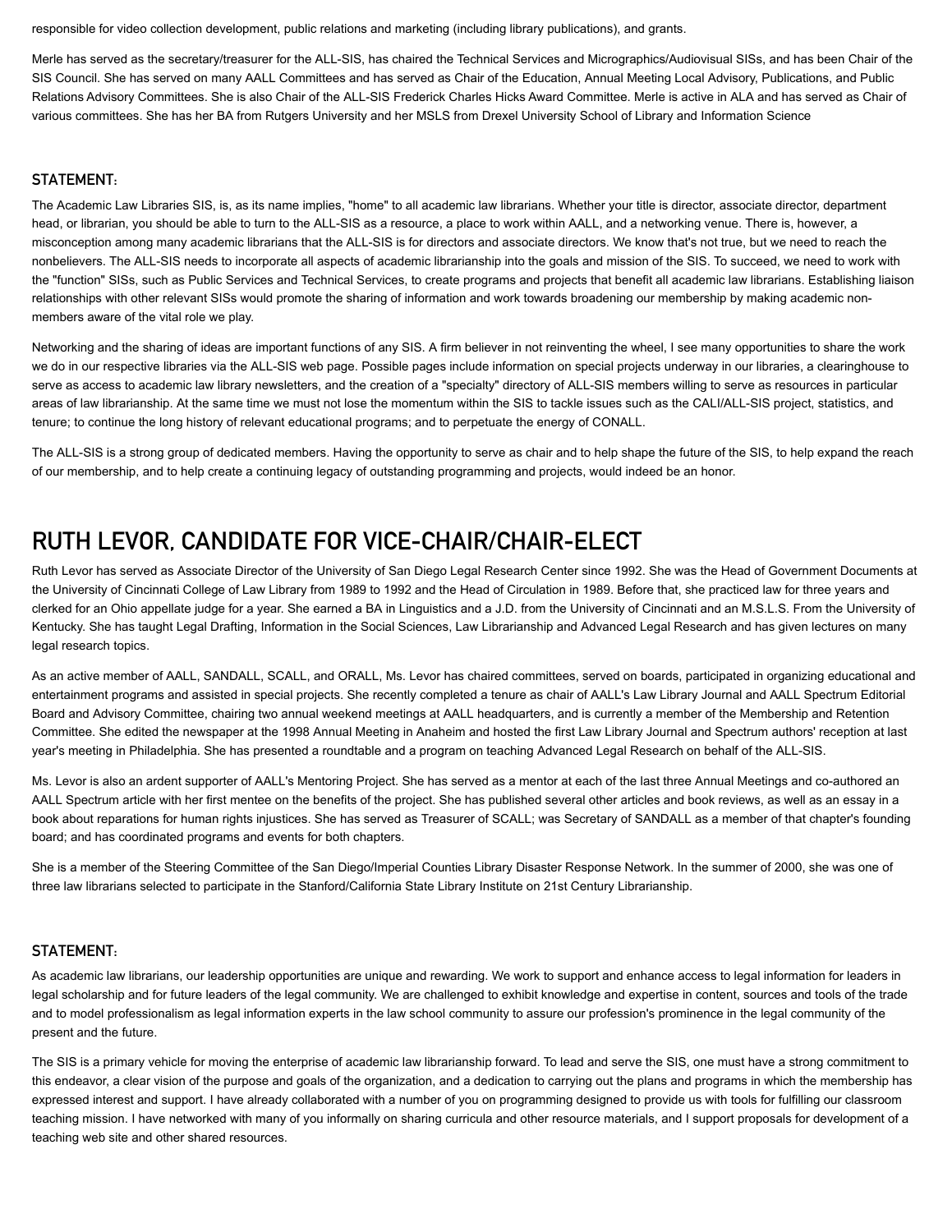As a devoted Mentoring Project participant, I am committed to involving as many of you as possible in outreach programs such as the highly successful CONELL for Academics. I am also interested in brainstorming ways in which the SIS can support the participation of academics in the many publishing opportunities available through AALL. We have so much to offer in terms of knowledge, ideas and writing ability, and yet it is so difficult to formalize commitments to professional publishing as part of our work activities.

Our current SIS leadership has laid a solid foundation for moving forward with these and other important initiatives. I would welcome the opportunity to work with you in keeping the momentum going.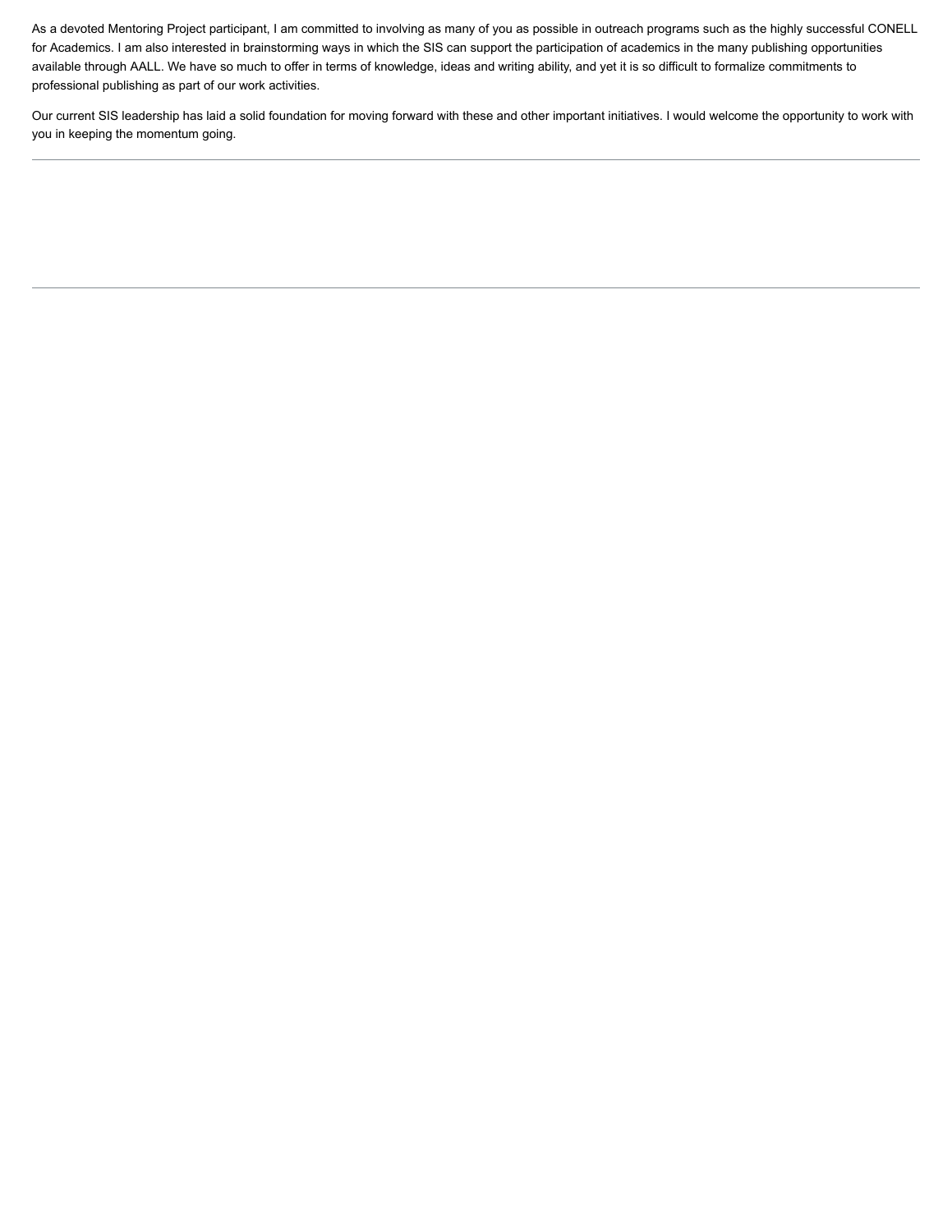# SUBMITTED BY KRISTINE (KIT) R. KREILICK

# ASSOC. LAW LIBRARIAN FOR TECHNOLOGY, FORDHAM LAW LIBRARY

As with most things in life, our timetable has slipped a bit with this project. But with the advent of the new semester, we are moving forward again. The Steering Committee (myself as chair, Nancy Johnson, Tory Trotta and Sally Wise) met with Deb Quentel and John Mayer from CALI at the Association of American Law Schools Annual Meeting in San Francisco in early January. We made substantial progress in putting together the topic grid for Legal Research, and are now finalizing the details. We expect it to be available on the CALI website by March. This grid is intended to guide those of us who might want to author exercises on various topics and points in the grid. (For those who've forgotten or are not familiar with the CALI Topic Grids, see Deb Quentel's article on the "Origin of the Grids" at: <http://www.cali.org/fellows/grids/OriginOfTheGrids.html>). On the theory that we need to start somewhere, we opted not to open the topic grid for general comment and approval because it would never be completed! Some topics are not being "fleshed out" in a detailed fashion at this point, but can be done later. As tools and methodologies evolve, so will the grid. We welcome suggestions about the grid, but even more, we are hoping you will submit a proposal to develop an exercise using the CALI Author software platform, some of which might be completed in time for the next issue of exercises in mid-summer.

The procedure for submitting proposals will be posted on the CALI site along with the Topic Grid. Proposals will be reviewed by the Steering Group and CALI 's Director of Curriculum Development, Deb Quentel, and CALI will pay authors of accepted proposals a \$250 deposit and \$750 upon completion of the exercise! Accepted authors sign a contract with CALI to produce the exercise, and CALI will provide technical and authoring assistance. There will be opportunities to learn about the software platform at the upcoming CALI Conference at Suffolk University School of Law in June, and at the AALL Meeting in Minneapolis in July.

If you want any further info, please contact me directly via e-mail at [kkreilick@law.fordham.edu](mailto:kkreilick@law.fordham.edu).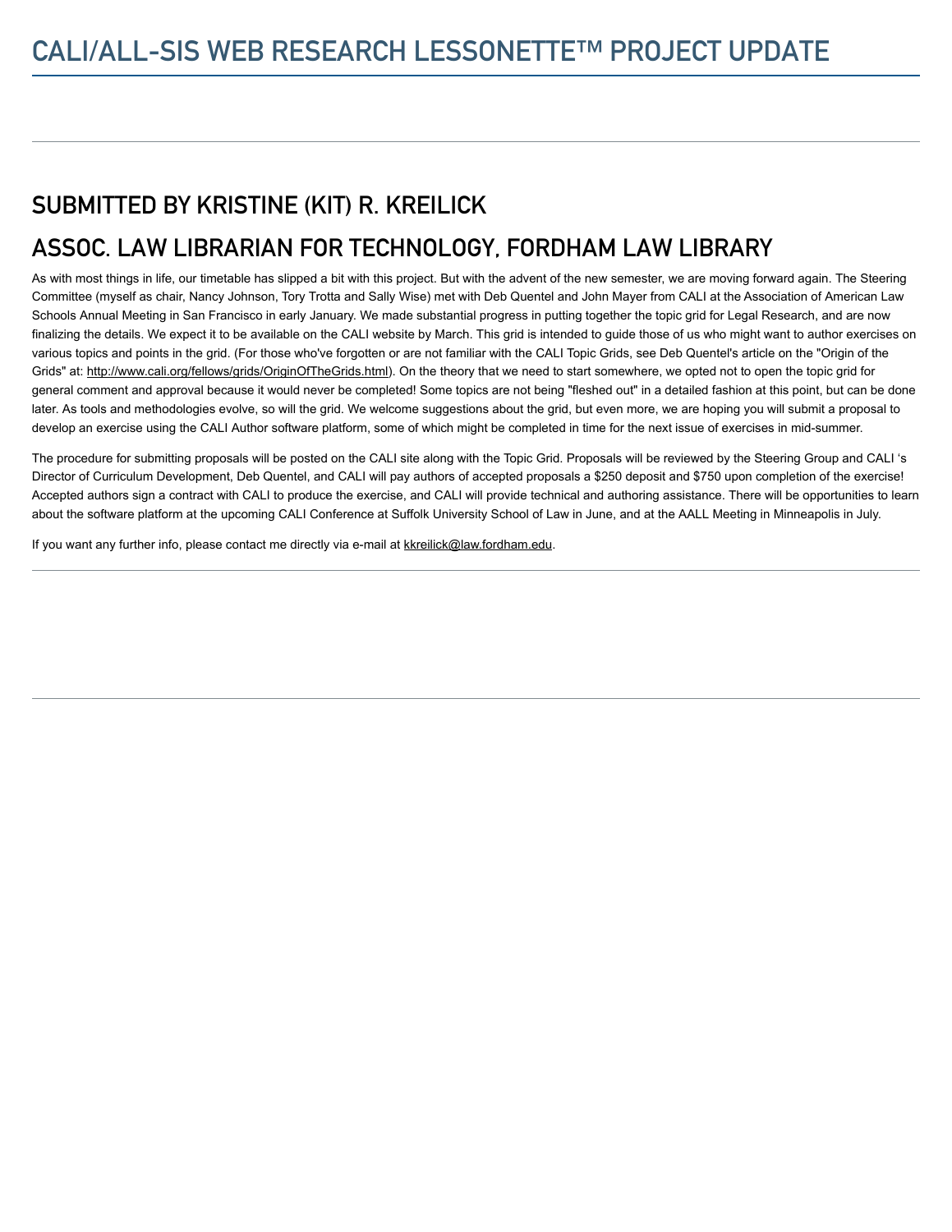# ALL-SIS COMMITTEE CHAIRS 2000-2001

### Awards

Merle Slyhoff mslyhoff@law.upenn.edu

Bylaws Mary Hood mhood@mailer.scu.edu

CONALL/Mentoring Kumar Percy kpercy@mail.law.utexas.edu

Education **Tim Coggins** coggins@uofrlaw.richmond.edu

Local Arrangements Deborah Dennison dsd@po.cwru.edu

Membership & Recruitment Mary Ann Nelson mary-nelson@uiowa.edu

Newsletter Editor Shaun Esposito esposito@nt.law.arizona.edu

Nominations Susan Lewis-Somers slewis@wcl.american.edu

Public Relations Bonnie Koneski-White bwhite@law.wnec.edu

Website David Burch david.burch@lls.edu

### Roundtables

Continuing Status/Tenure Susan Phillips sphillips@law.txwes.edu

Legal Research Faye Jones fjones@uop.edu

Relations with Vendors Rosalie Sanderson rsander@law.emory.edu

**Statistics** Mila Rush m-rush@umn.edu

Special Working Groups

CALI Research Project Kristine (Kit) Keilick kkreilick@mail.lawnet.fordham.edu

Collection Development Project Dorothy Li 8li@jmls.edu

Visiting Librarian Project Richard Leiter rleiter@unl.edu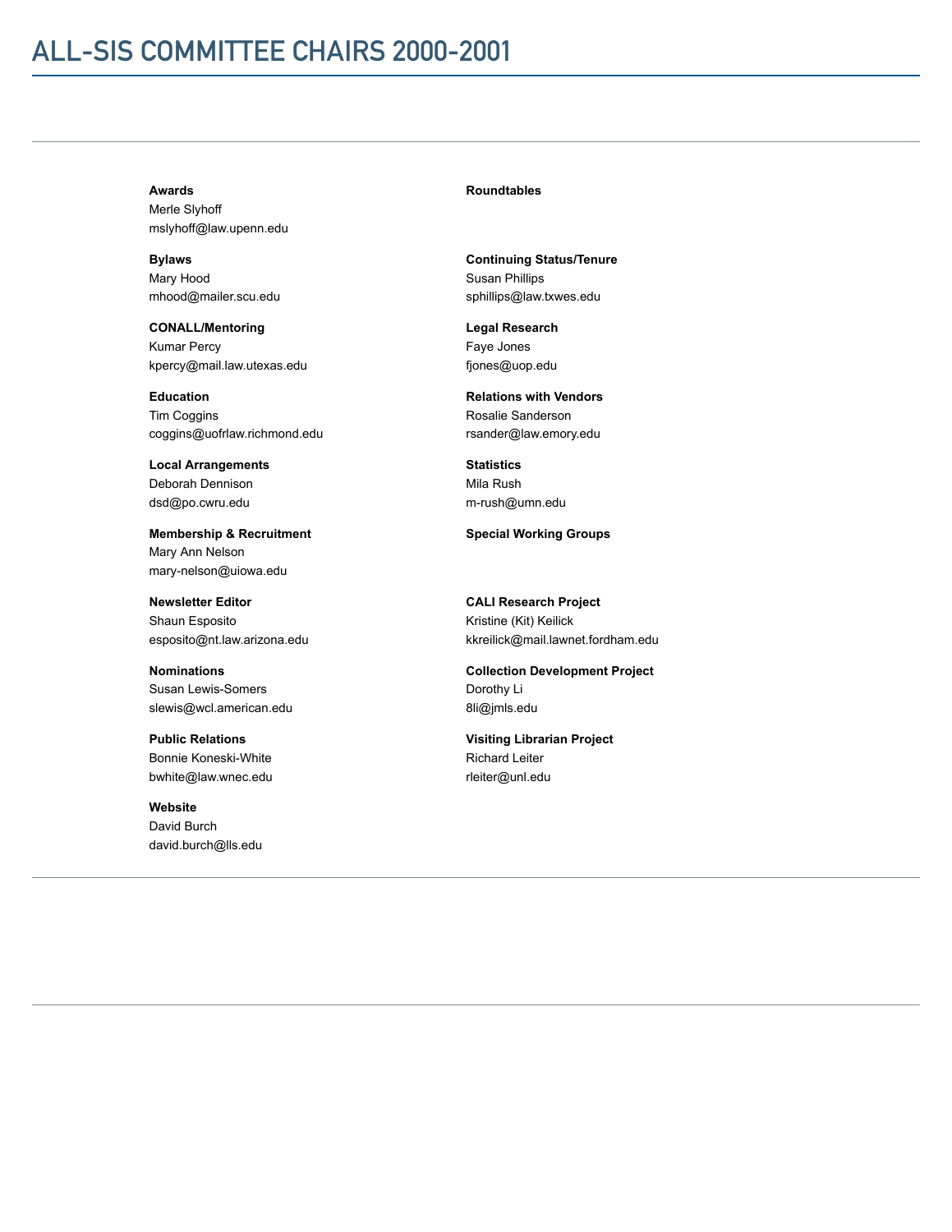# 2001 - A TEACH-IN ODYSSEY: LEGAL RESEARCH TRAINING FOR A NEW **MILLENNIUM**

Does the dawn of a new millennium and all the accompanying technology find you floating aimlessly out in space? Are you feeling beleaguered and bewildered in our fast-paced, ever-changing law library environment? You will be pleased to know that there is one thing in our crazy, mixed-up world that remains constant -- the National Legal Research Teach-In! It is returning in 2001 for its ninth consecutive year!

The 2001 Legal Research Teach-In, organized by the Research Instruction & Patron Services SIS (RIPS-SIS), offers the opportunity to improve the skills of your patrons and showcase your skills as a teacher and information provider. Following the pattern of the past eight years of highly successful Teach-Ins, Teach-In 2001 is scheduled in conjunction with National Library Week (April 1-7, 2001). As in previous years, the Teach-In committee has worked with the West Group and LEXIS-NEXIS to prepare unique instructional and promotional materials. Thanks to generous donations from the two companies, the MATERIALS WILL again BE AVAILABLE AT NO CHARGE. It is a true measure of their commitment to the law library community that both West Group and LEXIS-NEXIS continue to underwrite this activity, as they have since its inception eight years ago.

### RESEARCH TRAINING KITS

Topped the "BESTSELLER" list again last year! -- West Group distributed approximately 750 kits to law librarians all over the world! The 2001 Teach-In training kit will cover a wide range of subject areas bringing together traditional legal resources and the newest electronic sources in one convenient package. The kits are designed to provide that extra assistance to get an instructional program off the ground. They may include pathfinders, research guides, posters, lesson plans, lecture notes, research exercises; a myriad of instructional materials developed by law librarians for use by law librarians. One kit per institution is available free of charge from the West Group. Contact Marketing Support, West Group, by fax 1-800-854-1597 or email [mkgsupport@ westgroup.com.](mailto:mkgsupport@%20westgroup.com) Be sure to provide your name, address, institution, telephone number, and, if available, your West Group account number.

#### PROMOTIONAL MATERIALS

A BIG HIT from last year is back by popular demand! Over 20,000 notepads were sent out to approximately 525 locations around the United States, Canada, and Australia, setting another new record! Colorful notepads designed with Teach-In committee assistance and produced by LEXIS-NEXIS, can help you promote your 2001 Teach-In activities. These notepads can be used by library staff or given away to patrons as an incentive to participate in your library events. Email or fax requests to Melissa Engler, Marketing Manager, Librarian Relations Group, LEXIS-NEXIS, at [melissa.engler@lexis-nexis.com](mailto:melissa.engler@lexis-nexis.com) or 937-865-1585. Be sure to indicate your name, address, and the minimum quantity you need. If deemed necessary, a limit will be imposed in order to accommodate as many requests as possible.

Orders for training kits or promotional materials should be placed by March 3, 2001, so you will receive them in time for your National Library Week events.

Now is the time to make the commitment that your library will conduct some sort of event involving legal research during National Library Week 2001. With the vast amount of materials available to you, it's easy to plan an educational event. If you need more ideas, descriptions of Teach-In kits from previous years can be found on the RIPS-SIS web page at [http://www.aallnet.org/sis/ripssis/.](http://www.aallnet.org/sis/ripssis/) Past years' kits can be obtained through AALL Headquarters. Contact: AALL, 312-939-4764.

Questions or comments about the 2001 Legal Research Teach-In should be directed to the coordinators for the event, Gail Partin, Associate Law Librarian, Dickinson School of Law, Penn State University, 717-240-5294, [gap6@psu.edu](mailto:gap6@psu.edu); or Karen Brunner, Library Manager, Riker, Danzig, Scherer, Hyland & Perretti, 973-538-0800, [kbrunner@riker.com.](mailto:kbrunner@riker.com)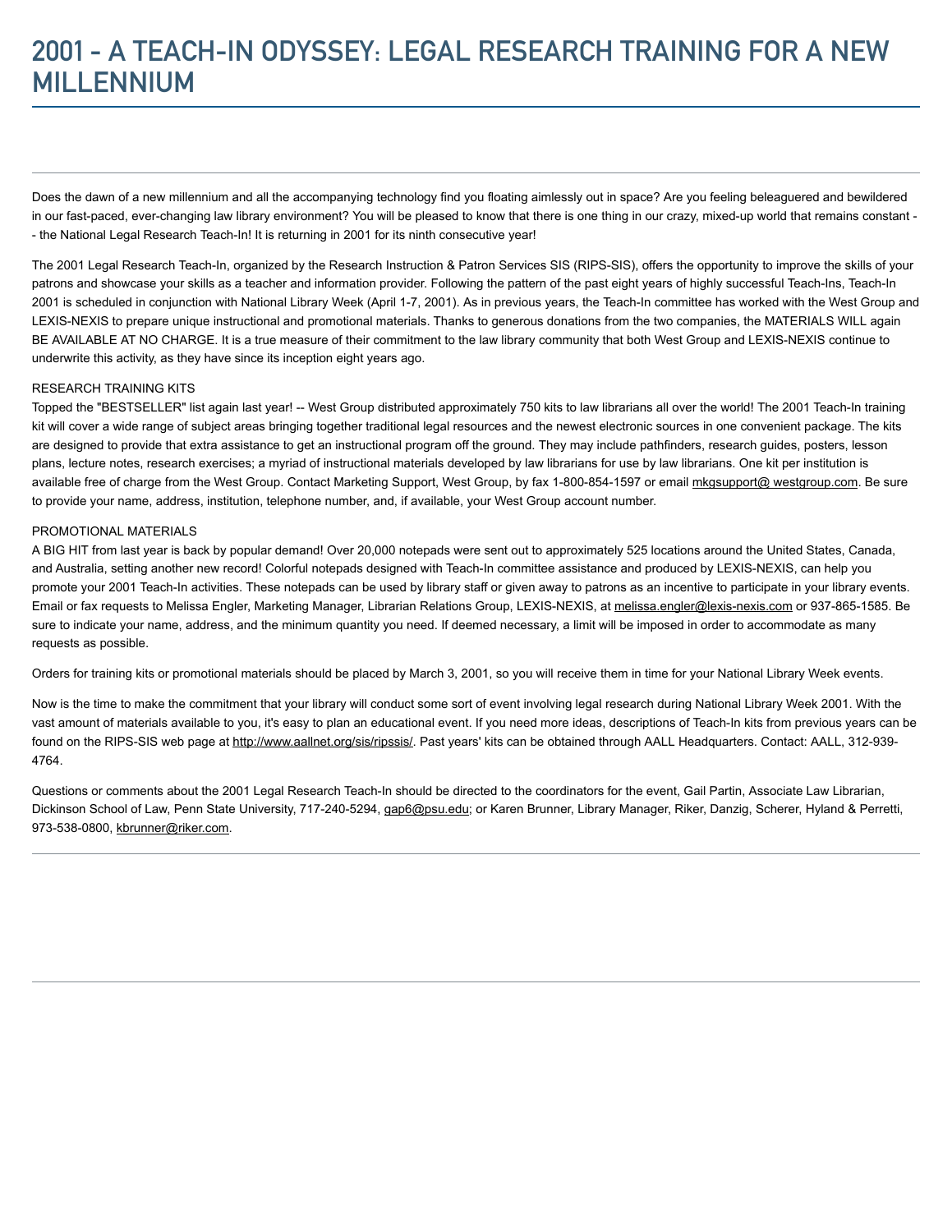### SUBMITTED BY ROSALIE SANDERSON, EMORY UNIVERSITY

Once again, a lively ,standing-room-only crowd showed up at the Forum. The forum is your chance to learn about the LEXIS & WESTLAW academic programs for the coming year, and to meet and ask questions of the people in both companies who are in charge of the law school programs. At the 2000 Forum , LEXIS was represented by Timothy F. List, Vice-President, Law School and Federal Courts Markets. West was represented by Gerald Johnson, Vice-president, Academic & Librarian Relations.

Timothy List joined LEXIS in early 2000. He came to LEXIS with an MBA in marketing from the University of Michigan and a lot of marketing experience for such companies as Monogram Credit Services, a joint venture of Bank One and General Electric, Campbell's Soup, Vlasic Foods, and General Mills. Gerald Johnson has been with WESTLAW for 16 years. He has a law degree from Boston University, and has worked in a variety of management positions with West during that time, focusing on law firms,as well as law schools.

A show of hands indicated that most librarians at the forum work in their law schools as coordinators of LEXIS & WESTLAW service and instruction. But law library administrators and public services librarians were also well represented. During the first part of the program Mr. List and Mr. Johnson discussed their companies' plans for the year. Then, librarians began an animated Question and Answer session.

Mr. List discussed his view of LEXIS as a partner with law schools in legal education. He highlighted specific initiatives including product enhancements, equipment upgrades, and law school support. He also described enhancements to Shepards and lexis.com. He discussed education initiatives, including virtual classroom, interactive Citation Workstation, and the Legal Research & Writing Advisory Board. Perhaps of most interest to the librarians were the equipment upgrades for the 2000-2001 academic year:

- T-1 lines/LEXIS nodes for faster, more reliable LEXIS access
- PC upgrades (it was unclear how many PCs were offered to which schools)
- Printer upgrades
- Customer support phones

Gerald Johnson of West discussed several changes including the new interface for lawschool.westlaw.com, the librarian relations program at West, and the addition of new foreign and international databases. Shelly Albaum, Senior Director for Westlaw Product Development, unveiled the new Westlaw interface. He demonstrated the use of its two-part screen and link viewers, which open windows to view linked cases or documents. The revamped lawschool.westlaw.com was a centerpiece of the program. It has been enhanced to provide easy access to TWEN, student resource pages, faculty pages, a redesigned career center, and a support page.

Gerald Johnson's announcement that Westlaw's experiment with print budgets was over disappointed the audience, but West still won points with the group for making a good faith effort to tackle the problem of unrestricted and wasteful printing.

### Questions . . .

There were a variety of questions and comments from librarians. I will highlight several:

- One librarian expressed disappointment that West had decided to drop print limits and budgeting; Mr. Johnson did not indicate that West would reconsider this decision. Mr. List suggested that Lexis was still working on this issue
- After the forum, most librarians who commented on the end of the Westlaw print budgets were disappointed to see them end, but generously praised West for making a good faith effort to deal with the problem of wasteful student printing.
- One librarian asked about LEXIS' distribution of PCs to some schools when the librarians thought that both companies had made it clear in years past that they were "out of the equipment business." The questioner had just bought 30 PCs, but didn't know that LEXIS was offering them to some schools.
- During his formal presentation, List had mentioned that computer upgrades were part of the Equipment Upgrades planned by LEXIS for this academic year. This question echoed questions and comments of past years. Librarians want to know that all libraries are paying the same rates for the services (by FTE) and that any equipment or fungibles are distributed in an equitable manner. Librarians who have commented on this issue believe that it is disconcerting to learn that some schools are offered equipment and others are not, when schools are supposed to be paying the same rate for the service.
- One librarian mentioned that students would learn about cost of electronic research if the commercial cost would appear on the screen at the end of each student session. The company representatives seemed to nod agreement.
- Another librarian mentioned problems with the new program for summer WESTLAW access. Students received 2 free hours of use each month, but were required to call to extend the use and experienced delays in extending the use. Librarians expressed hope that that program will change before next summer.
- Another librarian mentioned that her LEXIS account representative also worked with law firms, and the law school librarian felt that this arrangement did not serve law schools well.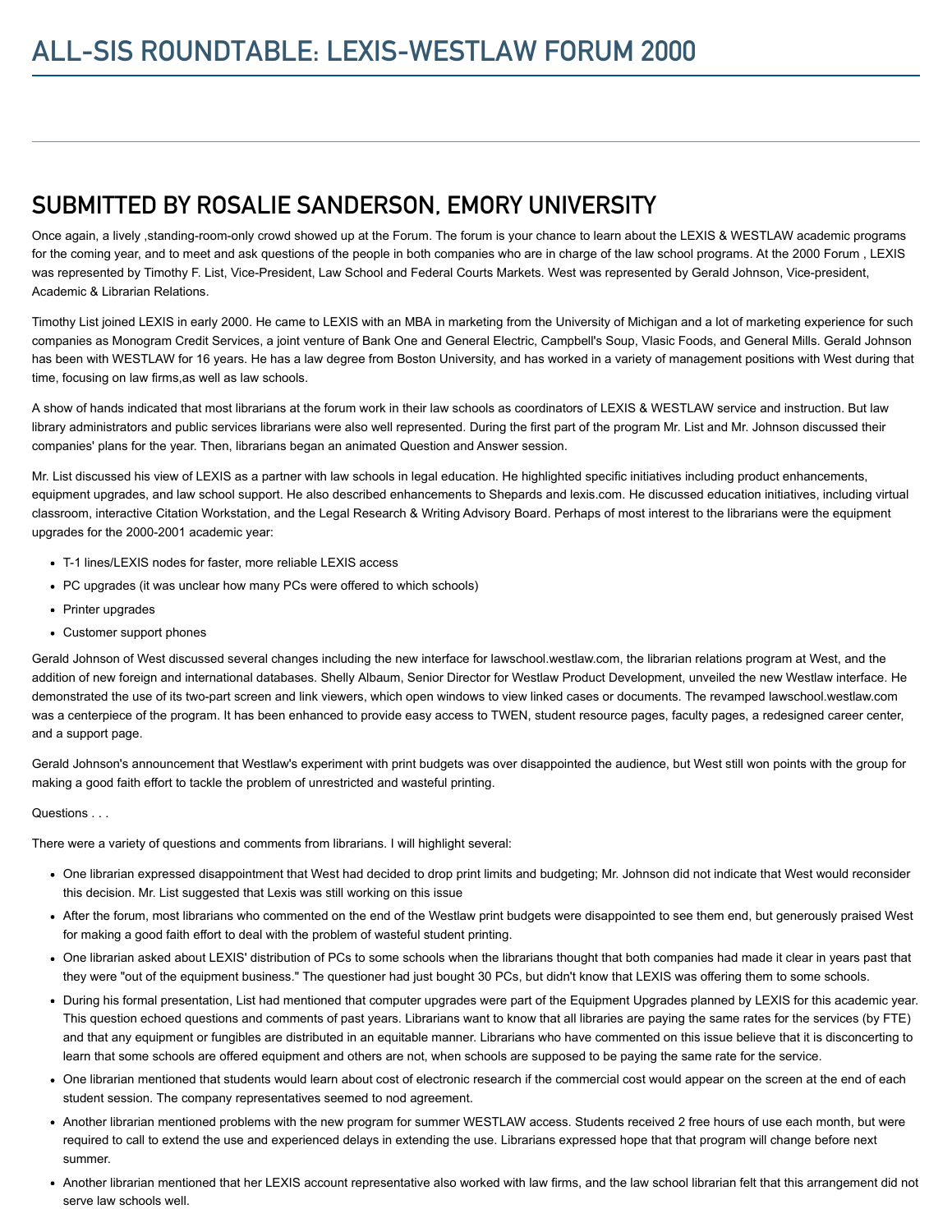#### RESULTS:

Hopefully, local issues raised at the forum, such as sharing account representatives with law firms or not having summer student help, will be dealt with on an individual basis by the companies. There are other issues, however, which LEXIS and WESTLAW could resolve in a way which would benefit all law schools and students. Librarians who attended the forum would be pleased if both companies would take positive action on the following issues:

- Indicate the commercial cost of each student Lexis or Westlaw session with an indicator of what type of rate was used to arrive at the total.
- Develop a method to limit printing effectively.
- Provide efficient and timely summer use without the necessity for a lot of exceptions, phone calls and delays.
- Distribute any equipment such as PCs or T-1 lines openly and fairly, and publish the criteria used for selection so that librarians understand that their schools received fair consideration in the process.

## MEMBER INPUT SOUGHT FOR NEXT LEXIS-WESTLAW FORUM

What do you think would be helpful at the next forum?

- Are you interested in having more vendors represented?
- If so, which vendors?

Several ideas have been suggested for new formats:

- Librarians meet the first half hour without the vendors to discuss what is going on in our schools.
- Use large flip charts to make lists of positive and negative aspects of vendor service to share with vendors when they join the forum.

Please submit your ideas to Vendor Roundtable Committee members Rosalie Sanderson at Emory University [\(rsander@law.emory.edu](mailto:rsander@law.emory.edu)), Nancy McMurrer at the University of Washington ([mcmurrer@u.washington.edu](mailto:mcmurrer@u.washington.edu)), Gordon Russell of St. Thomas University ([grussell@stu.edu](mailto:grussell@stu.edu)), or April Schwartz of the University of Minnesota [\(schwa084@gold.tc.umn.edu\)](mailto:schwa084@gold.tc.umn.edu).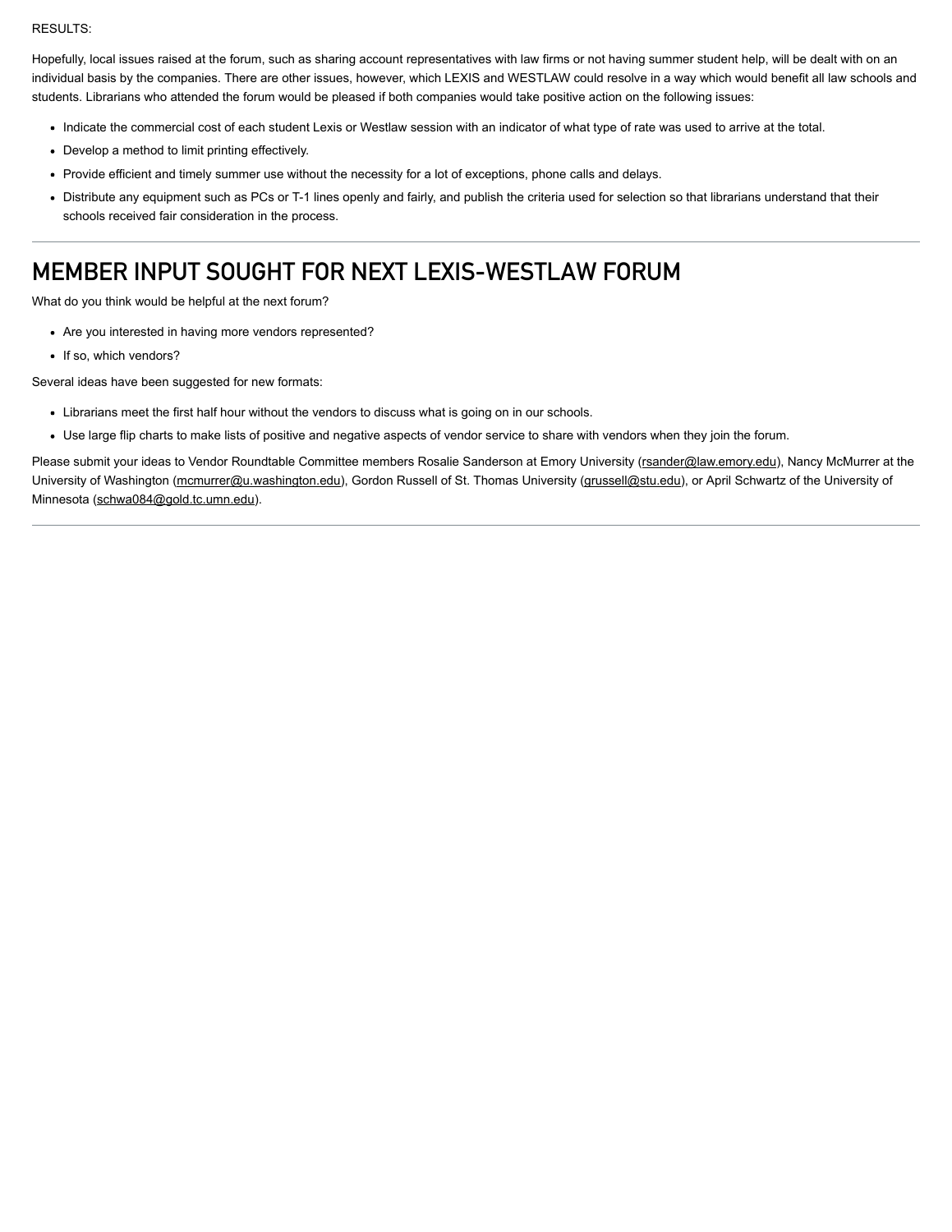# MEMBER NEWS & UPDATES

Jessica Hogan, Electronic Resources Specialist at the University of Denver Westminster Law Library, participated in a question and answer session for a distinguished group of Colorado State Legislators on January 12, 2001. She was invited by the Colorado Governor's Office of Innovation and Technology to demonstrate various new technologies that the University of Denver College of Law has integrated into the curriculum, including creating faculty Web pages using FrontPage, Blackboard, and The West Education Network (TWEN). - submitted by Karen Selden, Catalog Librarian, University of Colorado Law Library and Public Relations Chairperson for the Colorado Association of Law Libraries (CoALL).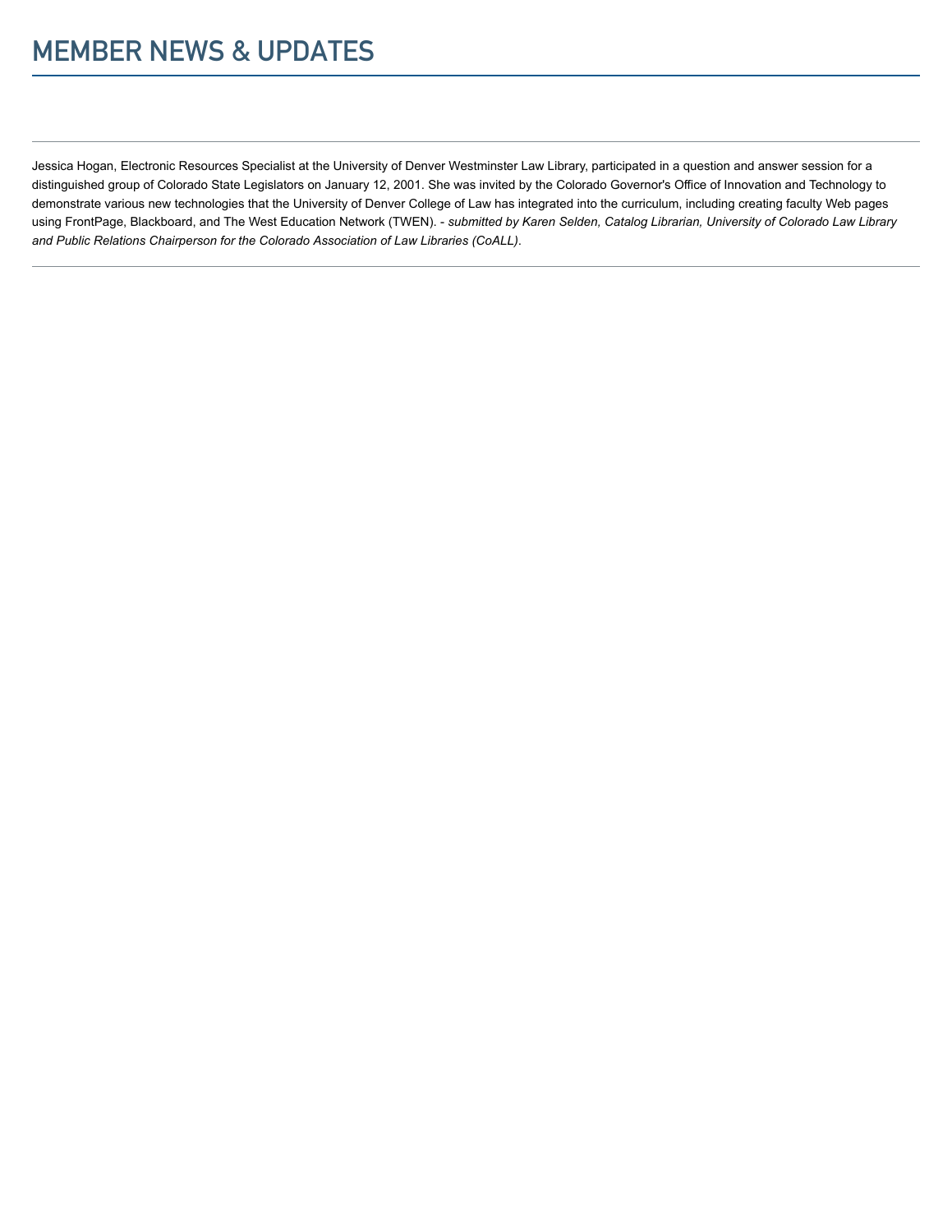# STATISTICS WORKING GROUP SURVEY

One of the charges to the Statistics Working Group 1999-2000 was "to consider whether the simplification of the ABA form might leave a vacuum in the types of legitimate parameters that might be useful for academic law libraries to gather and report."

The Working Group 1999-2000 determined that the way to find out the answer is through a survey. This idea was presented at the Statistics Roundtable in Philadelphia last July, and the Roundtable participants recommended that such a survey be taken.

This year the project is to get that survey taken and analyzed.

To help in this effort, I have prepared a crosswalk of the different questions in the ABA, ARL Academic Law Library, and IPEDS Academic Library Survey questionnaires in the areas of Collections/Resources and Information Access. See the [Information Access Table](http://www.aallnet.org/gm-node/33640.aspx) and the [Collections/Resources Table.](http://www.aallnet.org/gm-node/33638.aspx)

Here then is the survey:

- 1. In addition to these three bodies, what other statistical bodies do you report to? For example, the University of Minnesota Law Library contributes to the Large Law Libraries cataloging statistics.
- 2. Please list statistical measures you do not take now that you think will be useful to gather for various purposes. Feel free to elaborate.
- 3. If you have an integrated library system (ILS), what statistical reports does your ILS automatically generate for you? Please name the ILS.
- 4. Any comments?
- 5. Name and Library. This is optional, but will be quite helpful.

I will also post these questions on the all-sis listserv for those who wish to respond electronically.

If you have any questions, please get in touch with me: [m-rush@umn.edu](mailto:m-rush@umn.edu) or phone 612-625-0793.

Please send your responses to: Mila Rush, University of Minnesota Law Library, 229 19th Avenue South, Minneapolis, MN 55455 or [m-rush@umn.edu](mailto:m-rush@umn.edu). DEADLINE: Please return surveys within three weeks of receiving the Newsletter or by April 13, 2001, whichever comes first. Thank you.

In an effort to take an inventory of the questions that the American Bar Association (ABA), the Association of Research Libraries (ARL), and the National Center for Education Statistics (IPEDS) ask in the areas of Collections/Resources and Information Access in libraries, and where these questions roughly overlap, I'm presenting this crosswalk in two tables. I say roughly, because the definitions and parameters vary among the three. The immediate purpose of the exercise is to aid those responding to the survey printed above. A second reason is to look closely at overlapping (between/among the three) elements and possibly reduce statistics-taking. An over-reaching outcome could be harmonization among these agencies in what they ask for, how they define things, and what the parameters of each question are.

The questionnaires used are the following:

- ABA: 2000 Annual Questionnaire, Part 3 Library, revised 06/09/00
- ARL: Academic Law Library Statistics Questionnaire, 1999-2000
- IPEDS: 1998 Academic Libraries Survey collected on even-numbered years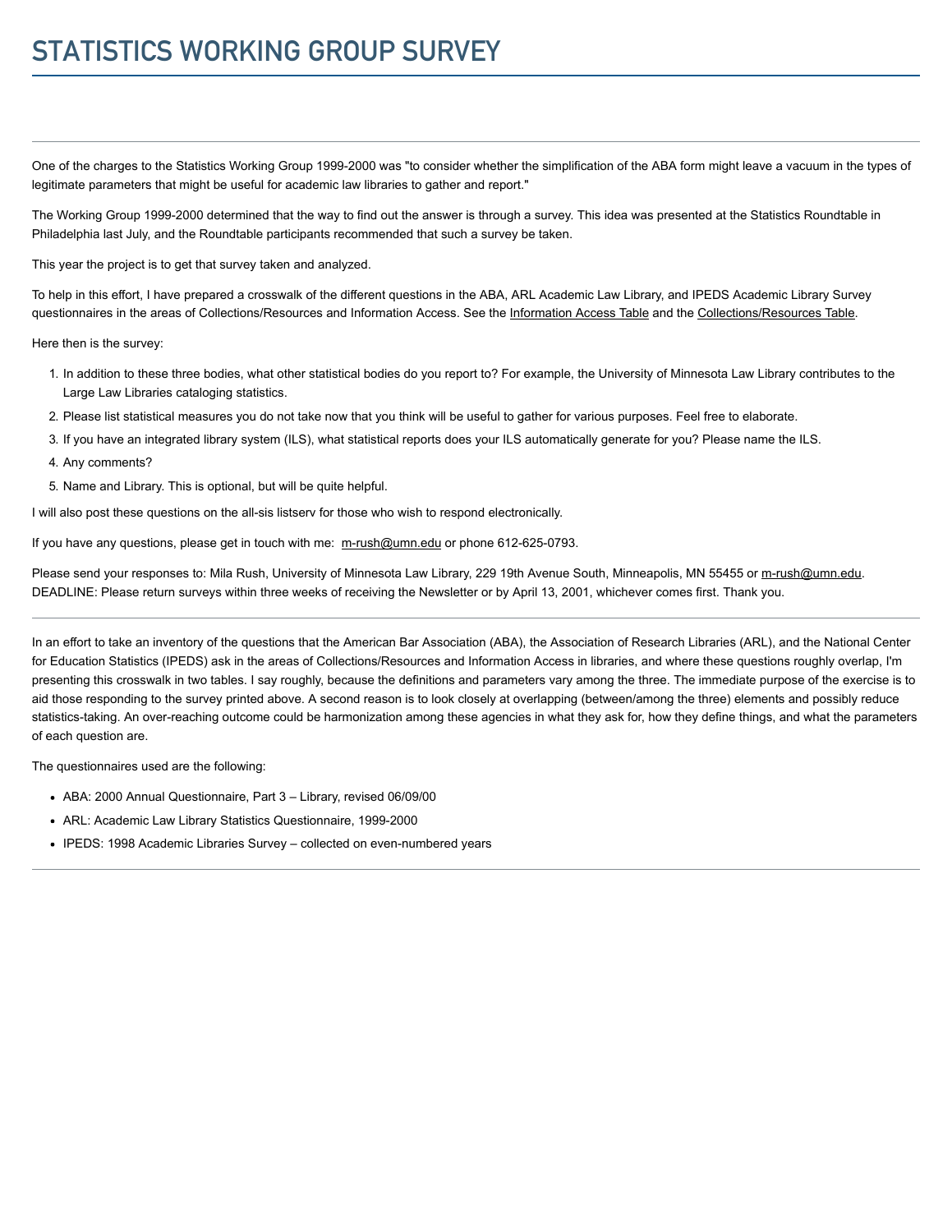| <b>Element</b>                                                     | <b>ABA 2000</b>                                                                                                                                                                                                                                                                                               | ARL Academic Law Library 1999-2000                                                                                         | <b>IPEDS Academic Library Survey</b><br>1998                                                                                                                                                      |
|--------------------------------------------------------------------|---------------------------------------------------------------------------------------------------------------------------------------------------------------------------------------------------------------------------------------------------------------------------------------------------------------|----------------------------------------------------------------------------------------------------------------------------|---------------------------------------------------------------------------------------------------------------------------------------------------------------------------------------------------|
| Participation in bibliographic databases                           | 12a. OCLC<br>12b. RLIN                                                                                                                                                                                                                                                                                        |                                                                                                                            |                                                                                                                                                                                                   |
| IILS                                                               | 13. Have integrated catalog, including<br>acquisitions, serials control, cataloging,<br>circulation? (Will be phased out<br>2000/01)                                                                                                                                                                          |                                                                                                                            |                                                                                                                                                                                                   |
| Total titles in online catalog                                     | 14. Percentage of titles including in the<br>online catalog                                                                                                                                                                                                                                                   |                                                                                                                            |                                                                                                                                                                                                   |
| Locations online catalog is accessible<br>from/to faculty/students | 15a. Library<br>15b. Law School buildings<br>15c. Off campus                                                                                                                                                                                                                                                  |                                                                                                                            |                                                                                                                                                                                                   |
| Consortia membership                                               | 16. Y/N question only                                                                                                                                                                                                                                                                                         |                                                                                                                            |                                                                                                                                                                                                   |
| Instruction                                                        |                                                                                                                                                                                                                                                                                                               | 32. Number of library presentations to<br>groups<br>33. Total number of participants in group<br>presentations             | 41. Number of presentations<br>42. Total number of attendance at all<br>presentations                                                                                                             |
| Reference                                                          |                                                                                                                                                                                                                                                                                                               | 34. Number of reference questions                                                                                          |                                                                                                                                                                                                   |
| Circulation                                                        |                                                                                                                                                                                                                                                                                                               | 35. Number of initial circulations (excl.<br>reserves)<br>36. Total circulation (initial & renewal,<br>excl. reserves)     | Transactions:<br>39. General collections<br>40. Reserve collection                                                                                                                                |
| ILL, Document Delivery                                             | 17. Number of requests for materials to 37. Total number of filled requests for<br>all libraries, sent by Law Library or law<br>faculty/students/staff:<br>a. Sent___ b. Filled___<br>18. Number of requests for materials,<br>from all libraries, handled by the Law<br>Library:<br>a. Received<br>b. Filled | materials provided to other libraries<br>38. Total number of filled requests<br>received from other libraries or providers | Provided to other libraries:<br>33. Returnable<br>34. Non-returnable<br>35. Total<br>Received from other libraries or<br>commercial services:<br>36. Returnable<br>37. Nonreturnable<br>38. Total |
| CALR usage                                                         | 19. Usage (in-site & off-site) of CALR<br>systems by faculty/ students/staff:<br>a. Hours<br>b. Transactions/searches                                                                                                                                                                                         |                                                                                                                            |                                                                                                                                                                                                   |

Prepared by Mila Rush, 2000.